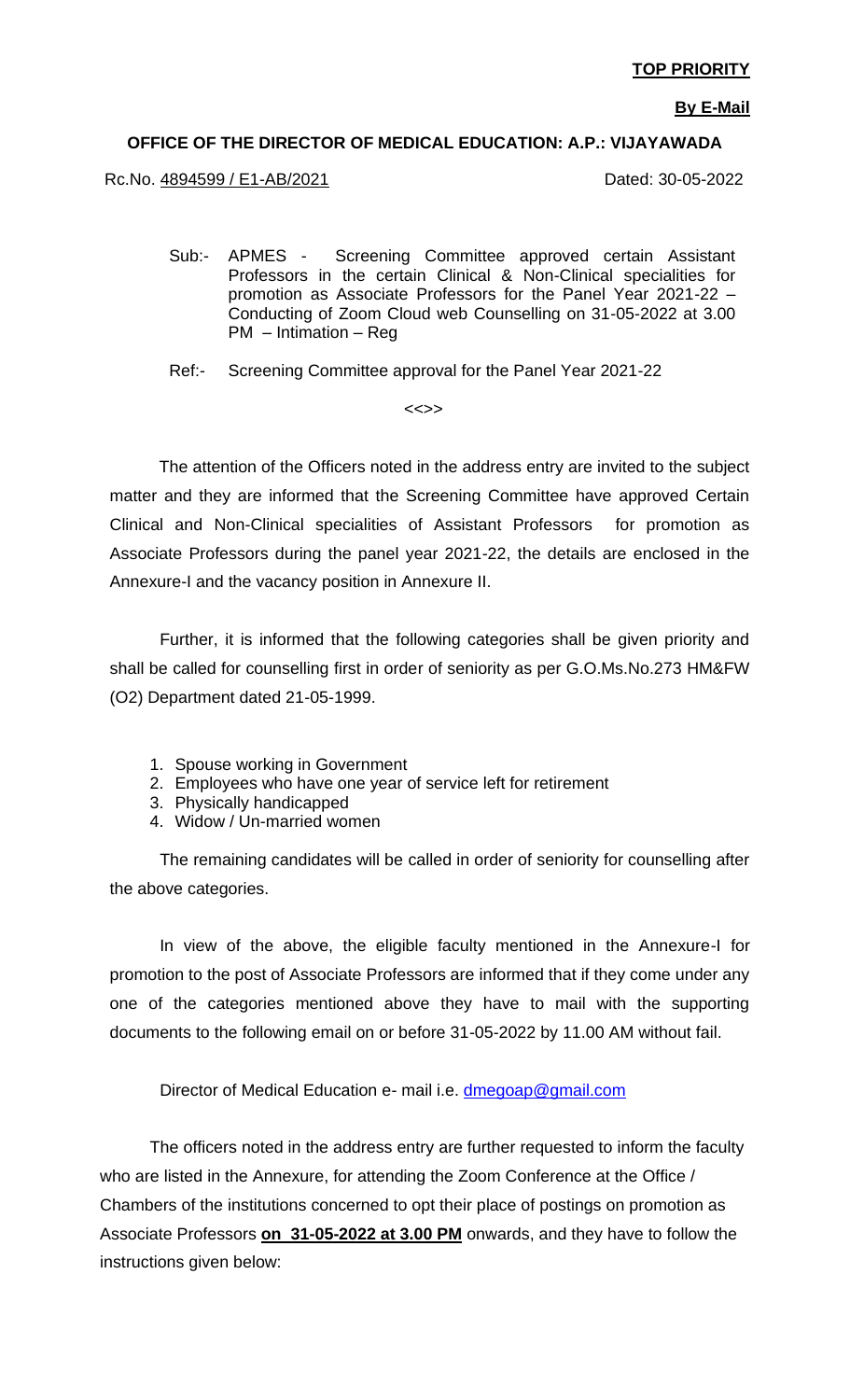#### INSTRUCTIONS TO BE FOLLOWED TO PARTICIPATE IN THE ZOOM CONFERENCE:

- 1. Download the Zoom Cloud App from Play store and prepare to join the Zoom Conference in the concerned Principals / Superintendents offices.
- 2. Zoom Cloud meeting Link will be sent to the mobile number and email of the Principals of concerned Medical Colleges / Government Teaching Hospitals, Ten (10) minutes before the commencement of the Zoom Counselling.

Sd/- Dr. M. Raghavendra Rao, Director of Medical Education.

To

All the Principals of Government Medical Colleges in the State

All the Superintendents of Government Teaching Hospitals in the State

Copy to the CIO, O/o DME, A.P., Vijayawada with a request to keep this circular and Annexure in the DME web site.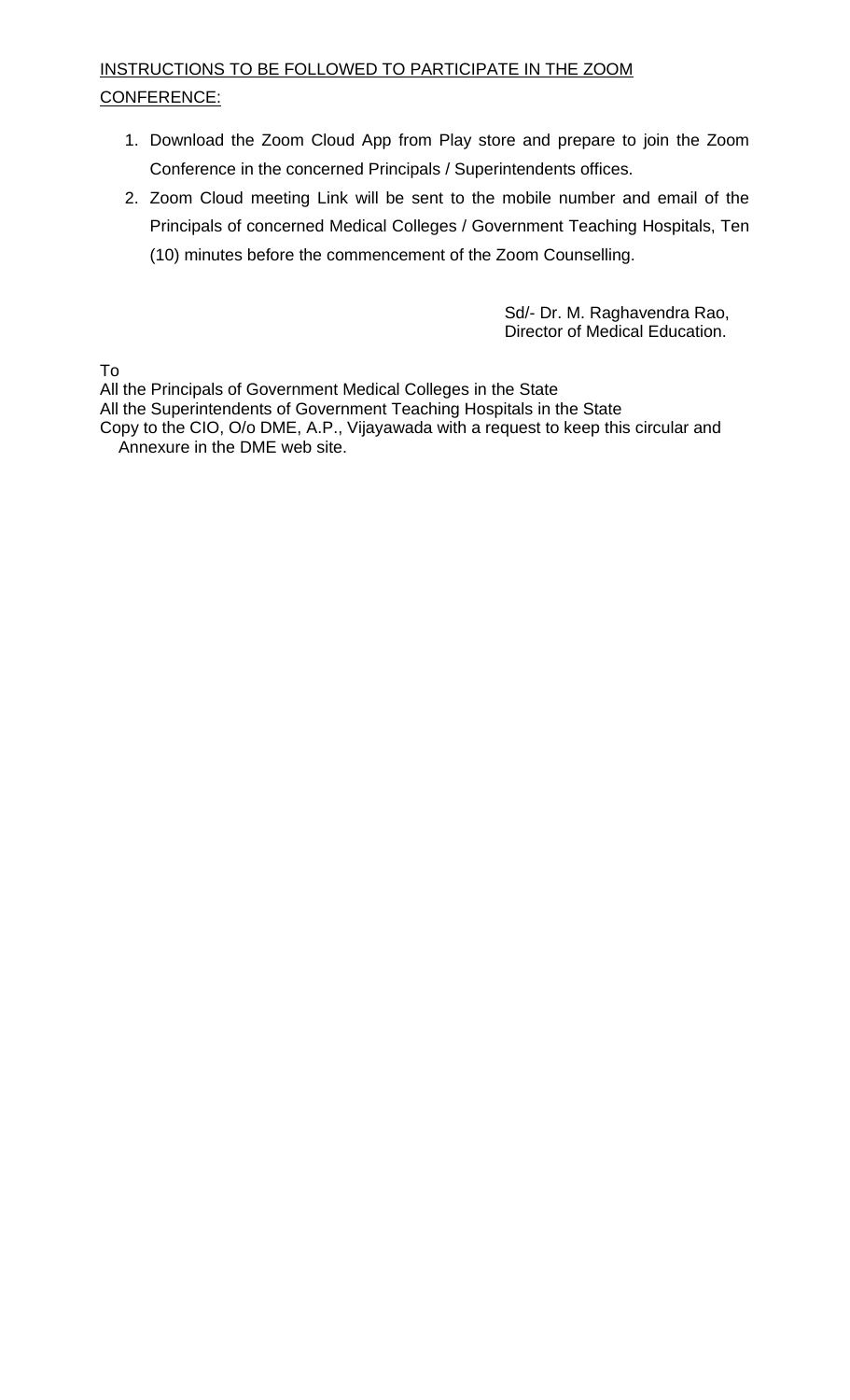### **Annexure - I**

| S.No.          | <b>Name of the Assistant Professor</b> | <b>Place of Working</b>  |
|----------------|----------------------------------------|--------------------------|
| 1              | Dr. M. Sandhyarani                     | SMC, Vijayawada          |
| 2              | Dr. S. Vijayakumari                    | GMC, Ananthapuram        |
| 3              | Dr.K.V. Adinatesh                      | KMC, Kurnool             |
| $\overline{4}$ | Dr. S. Neelima                         | SMC, Vijayawada          |
| 5              | Dr. T. Charitha                        | <b>ACSR GMC, Nellore</b> |
| 6              | Dr. G. Sridevi                         | AMC, Visakhapatnam       |
|                | Dr. B.V. Ramana                        | GMC, Kadapa              |

## Speciality: Community Medicine (SPM)

## Speciality: Biochemistry

| S.No.          | <b>Name of the Assistant Professor</b> | <b>Place of Working</b> |
|----------------|----------------------------------------|-------------------------|
|                | Dr. P.V.S.S. Vijayababu                | GMC, Srikakulam         |
| $\mathcal{P}$  | Dr. N. Viswabharathi                   | GMC, Guntur             |
| 3              | Dr. K. Mariyakumar                     | SMC, Vijayawada         |
| $\overline{4}$ | Dr. G.J.S. L. Latha                    | SMC, Vijayawada         |
| 5              | Dr. T. Sankaranarayana                 | AMC, Visakhapatnam      |
| 6              | Dr. S.N. Bhagyamma                     | GMC, Kadapa             |
|                | Dr. M. Sreevani                        | SMC, Vijayawada         |

### Speciality: Physiology

| S.No.          | <b>Name of the Assistant Professor</b> | <b>Place of Working</b> |
|----------------|----------------------------------------|-------------------------|
|                | Dr. B.R. Sreedevi                      | GMC, Srikakulam         |
| 2              | Dr. I. Devasena                        | AMC, Visakhapatnam      |
| 3              | Dr. P. Rajeswari                       | GMC, Kadapa             |
| $\overline{4}$ | Dr. P. Sumangali                       | GMC, Guntur             |
| 5              | Dr. S. Lakshmi                         | GMC, Ananthapuram       |
| 6              | Dr. J. Jerusha                         | RMC, Kakinada           |
| 7              | Dr. C. Nagasireesha                    | GMC, Kadapa             |
| 8              | Dr. L. Vani                            | SMC, Vijayawada         |
| 9              | Dr. P. Vijitha                         | SVMC, Tirupathi         |
| 10             | Dr. P. Nanda Kumar                     | SMC, Vijayawada         |

# Speciality: Microbiology

| S.No.          | <b>Name of the Assistant Professor</b> | <b>Place of Working</b>  |
|----------------|----------------------------------------|--------------------------|
|                | Dr. T. Parvathi                        | RMC, Kakinada            |
| 2              | Dr. G. Rajyalakshmi                    | AMC, Visakhapatnam       |
| 3              | Dr. N. Suneetha                        | <b>ACSR GMC, Nellore</b> |
| $\overline{4}$ | Dr. D. Vanisree                        | GMC, Guntur              |
| 5              | Dr. J. Naga Sudharani                  | GMC, Kadapa              |
| 6              | Dr. S. Srinivasa Sarma                 | AMC, Visakhapatnam       |
| 7              | Dr. B. Manjula                         | RMC, Kakinada            |
| 8              | Dr. B.V. Sivamma                       | SMC, Vijayawada          |
| 9              | Dr. D. Sarada                          | SVMC, Tirupathi          |
| 10             | Dr. N. Subhalakshmi                    | SMC, Vijayawada          |

## Speciality: Forensic Medicine

| S.No.          | <b>Name of the Assistant Professor</b> | <b>Place of Working</b> |
|----------------|----------------------------------------|-------------------------|
|                | Dr. A. Ramesh Babu                     | <b>KMC, Kurnool</b>     |
| 2              | Dr. V. Krishnamurthy                   | GMC, Ongole             |
| 3              | Dr. P. Phani Kiran                     | AMC, Visakhapatnam      |
| $\overline{4}$ | Dr. V. Siva Kameswara rao              | SVMC, Tirupathi         |
| 5              | Dr. S. Rama Mohan                      | GMC, Kadapa             |
| 6              | Dr. P. Venkata Ramana rao              | GMC, Srikakulam         |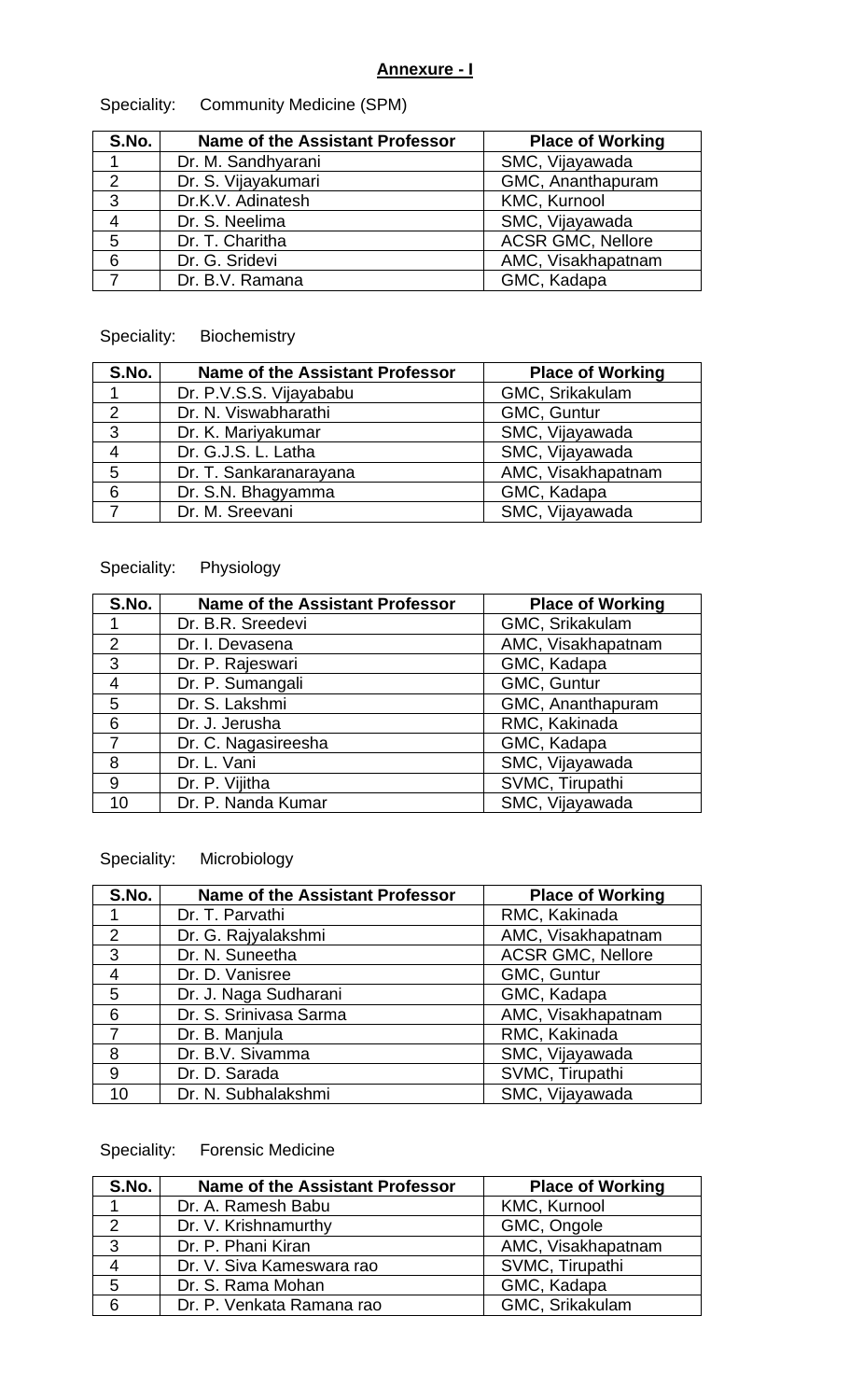|                | Dr. S. Sudhakar      | SVMC, Tirupathi          |
|----------------|----------------------|--------------------------|
| 8              | Dr. B. Venkatesulu   | GMC, Kadapa              |
| $\overline{9}$ | Dr. Y.K.C. Rangaiah  | <b>ACSR GMC, Nellore</b> |
| 10             | Dr. P. Suresh        | <b>ACSR GMC, Nellore</b> |
| 11             | Dr. M. Subba rao     | GMC, Ongole              |
| 12             | Dr. L. Ananda Kumar  | GMC, Kadapa              |
| 13             | Dr. S. Krishnam Raju | AMC, Visakhapatnam       |
| 14             | Dr. P. Rama Krishna  | AMC, Visakhapatnam       |

## Speciality: Pharmacology

| S.No. | Name of the Assistant Professor | <b>Place of Working</b> |
|-------|---------------------------------|-------------------------|
|       | Dr.M.Muneer Kanha               | GMC, Guntur             |
|       | Dr.G.Rajeswaramma               | <b>KMC, Kurnool</b>     |
| ્ર    | Dr.P.Swaroopa Rani              | <b>KMC, Kurnool</b>     |

# Speciality: Psychiatry

|                | <b>Name of the Assistant Professor</b> | <b>Place of Working</b>  |
|----------------|----------------------------------------|--------------------------|
| S.No.          |                                        |                          |
|                | Dr.M.Vijayalakshmi                     | GMC, Srikakulam          |
| 2              | Dr.J.Sarada                            | <b>ACSR GMC, Nellore</b> |
| 3              | Dr.D.Padmavathi                        | SVMC, Tirupathi          |
| $\overline{4}$ | Dr.V.Venkata Kiran                     | SMC, Vijayawada          |
| 5              | Dr.G. Vishnu Vardhan                   | SVMC, Tirupathi          |
| 6              | Dr.K.Balaravi Kumar                    | GMC, Srikakulam          |
| $\overline{7}$ | Dr.P.Anil Kumar                        | GMC, Ananthapram         |
| 8              | Dr.CH.Vamsi Krishna                    | SMC, Vijayawada          |
| 9              | Dr.S.Kiran Kumar                       | GMC, Guntur              |

# Speciality: Radiotherapy

|               | <b>Name of the Assistant Professor</b> | <b>Place of Working</b>  |
|---------------|----------------------------------------|--------------------------|
| S.No.         |                                        |                          |
|               | Dr.N.Armugam                           | GMC, Ananthapuram        |
| $\mathcal{D}$ | Dr.J.Prasanthi                         | <b>KMC, Kurnool</b>      |
| 3             | Dr.A.Satish Kumar                      | <b>ACSR GMC, Nellore</b> |
|               | Dr.B.Padmavathi                        | SMC, Vijayawada          |
| 5             | Dr.M.Panduranga Kumari                 | RMC, Kakinada            |

# Speciality: Emergency Medicine

| S.No. | Name of the Assistant Professor | <b>Place of Working</b> |
|-------|---------------------------------|-------------------------|
|       | Dr. Radhikarani Chandra         | GMC, Guntur             |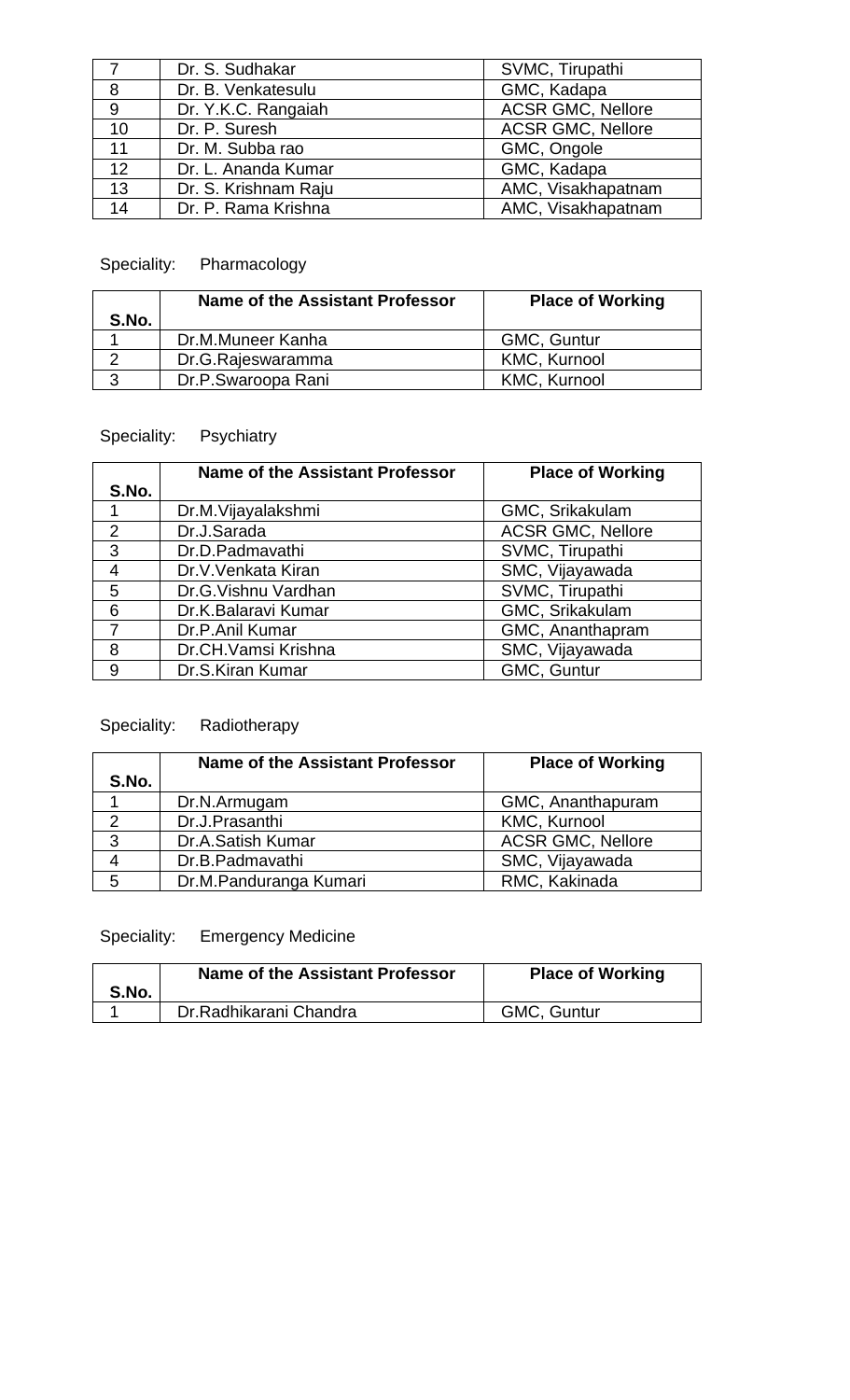## Speciality: Paediatrics

|                | <b>Name of the Assistant Professor</b> | <b>Place of Working</b>  |
|----------------|----------------------------------------|--------------------------|
| S.No.          |                                        |                          |
|                | Dr.M.Mallikarjuna                      | <b>KMC, Kurnool</b>      |
| $\overline{2}$ | Dr.A.Bhaskar Naik                      | GMC, Ananthapuram        |
| 3              | Dr.K.Vani Bhai                         | SMC, Vijayawada          |
| $\overline{4}$ | Dr.A.Vidyulatha                        | GMC, Srikakulam          |
| 5              | Dr.K.Manikya Naickar                   | AMC, Visakhapatnam       |
| 6              | Dr.G.Siddhartha Kiran                  | AMC, Visakhapatnam       |
| 7              | Dr.Y.Sivarama Krishna                  | SMC, Vijayawaa           |
| 8              | Dr.M.Surya Prasadarao                  | GMC, Guntur              |
| 9              | Dr.A.Satyavani                         | AMC, Visakhapatnam       |
| 10             | Dr.N.Praveen Deen Kumar                | <b>SVMC Tirupathi</b>    |
| 11             | Dr.B.Sasikumar                         | <b>SVMC Tirupathi</b>    |
| 12             | Dr.A.Deepak Kumar                      | GMC, Guntur              |
| 13             | Dr.A.Satya Kumari                      | RMC, Kakinada            |
| 14             | Dr.P.Ravindranath Reddy                | GMC, Ananthapuram        |
| 15             | Dr.B.Rambabu                           | AMC, Visakhapatnam       |
| 16             | Dr.M.Sanjeevappa                       | KMC, Kurnool             |
| 17             | Dr.R.Sujatha Devi                      | RMC, Kakinada            |
| 18             | Dr.P.Chandra Mohan                     | <b>ACSR GMC, Nellore</b> |

## Speciality: STD

|               | Name of the Assistant Professor | <b>Place of Working</b> |
|---------------|---------------------------------|-------------------------|
| S.No.         |                                 |                         |
|               | Dr. Hanuman Naik                | GMC, Ongole             |
| $\mathcal{P}$ | Dr D S S Srinivasa Prasad       | GMC, Ongole             |
| 3             | Dr Balaji Naik                  | AMC, Visakhapatnam      |

Sd/- Dr. M. Raghavendra Rao, Director of Medical Education.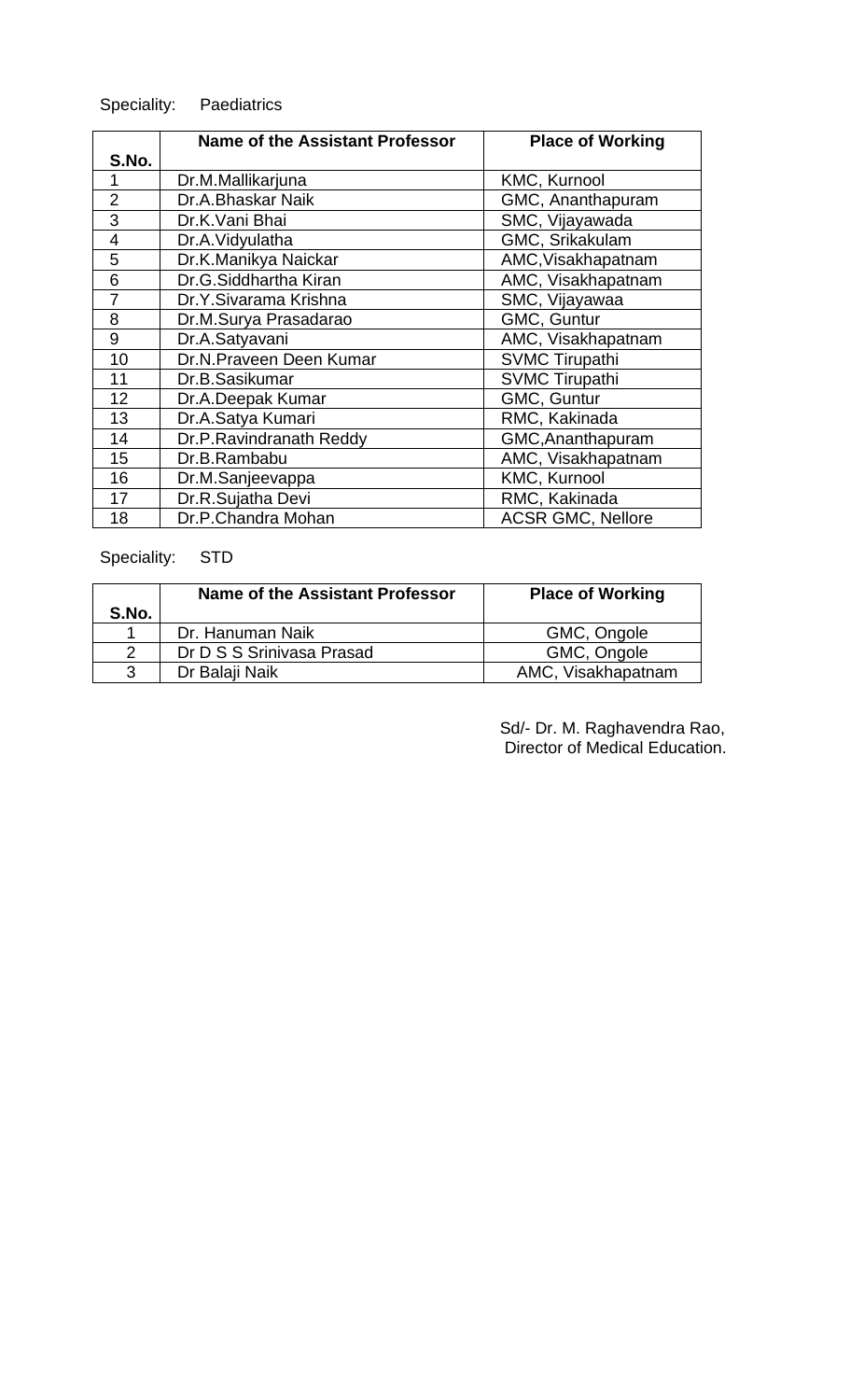#### **Annexure - II**

### Vacancy Position: Community Medicine (SPM)

| S.No. | Name of the Institute | No. of Vacancies |
|-------|-----------------------|------------------|
|       | GMC, Srikakulam       |                  |
|       | GMC, Ongole           |                  |
|       | GMC, Kadapa           |                  |
|       | AMC, Visakhapatnam    |                  |
|       | SVMC, Tirupathi       |                  |

#### Vacancy Position: Biochemistry

| S.No. | Name of the Institute    | No. of Vacancies |
|-------|--------------------------|------------------|
|       | GMC, Kadapa              |                  |
|       | GMC, Guntur              |                  |
|       | SVMC, Tirupathi          |                  |
|       | GMC, Ananthapuram        |                  |
| 5     | <b>ACSR GMC, Nellore</b> |                  |

### Vacancy Position: Physiology

| S.No. | Name of the Institute | No. of Vacancies |
|-------|-----------------------|------------------|
|       | GMC, Srikakulam       |                  |
|       | GMC, Kadapa           |                  |
| 3     | RMC, Kakinada         |                  |
|       | GMC, Guntur           |                  |
| 5     | SVMC, Tirupathi       |                  |
|       | GMC, Ananthapuram     |                  |
|       | GMC, Nellore          |                  |

#### Vacancy Position: Microbiology

| S.No. | Name of the Institute    | No. of Vacancies |
|-------|--------------------------|------------------|
|       | GMC, Ongole              |                  |
| റ     | GMC, Kadapa              |                  |
| 3     | GMC, Guntur              |                  |
|       | SMC, Vijayawada          |                  |
| 5     | SVMC, Tirupathi          |                  |
|       | GMC, Ananthapuram        |                  |
|       | <b>ACSR GMC, Nellore</b> |                  |

## Vacancy Position: Forensic Medicine

| S.No. | Name of the Institute | No. of Vacancies |
|-------|-----------------------|------------------|
|       | GMC, Srikakulam       |                  |
| 2     | GMC, Ongole           |                  |
| 3     | GMC, Kadapa           |                  |
|       | AMC, Visakhapatnam    |                  |
| 5     | RMC, Kakinada         |                  |
| 6     | GMC, Guntur           |                  |
|       | SMC, Vijayawada       |                  |
| я     | SVMC, Tirupthi        | っ                |
| 9     | KMC, Kurnool          |                  |
| 10    | GMC, Ananthapuram     |                  |